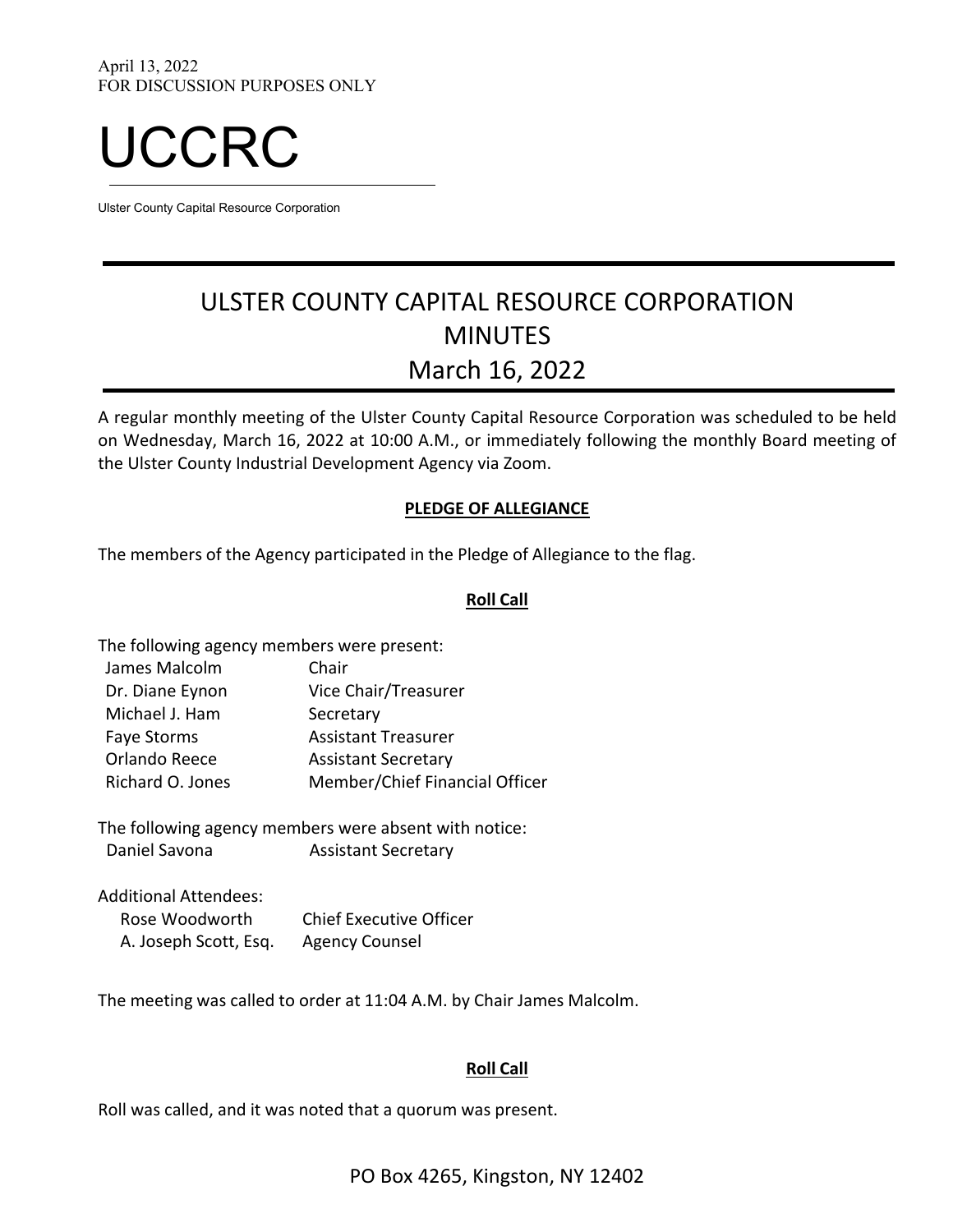#### **READING OF THE UCCRC MISSION STATEMENT**

The mission of the Ulster County Capital Resource Corporation (UCCRC) is to promote community and economic development in Ulster County in ways that complement the work of Ulster County, primarily through issuing and selling bonds for non‐profit institutions.

#### **MINUTES**

- **Motion:** Michael J. Ham, seconded by Richard O. Jones, moved to approve the minutes of the February 16, 2022 meeting as presented.
- **Vote:** The motion was unanimously adopted (6-0).

## **PUBLIC COMMENT**

The Chair thanked William Kemble for his fair reporting on the IDA.

## **FINANCIALS**

Chief Executive Officer Rose Woodworth presented the financials. The only activity for the month of February was for interest income of \$42. The CRC reimburses the IDA quarterly for its share of expenses so there are no expenses recorded for February 2022. The escrow is showing as negative as Romeo KIA owes the IDA money for public hearing costs. There were no funds collected for the escrow through the CRC because the Project already had one started with its IDA application.

- **Motion:** Michael J. Ham, seconded by Faye Storms, moved to approve the financials as presented.
- **Vote**: The motion was unanimously adopted (6-0).

## **CHAIR'S REPORT**

Same as discussed in the Industrial Development Agency's meeting.

# **Chief Executive Officer's Report**

Rose Woodworth presented the Chief Executive Officers' Report as follows: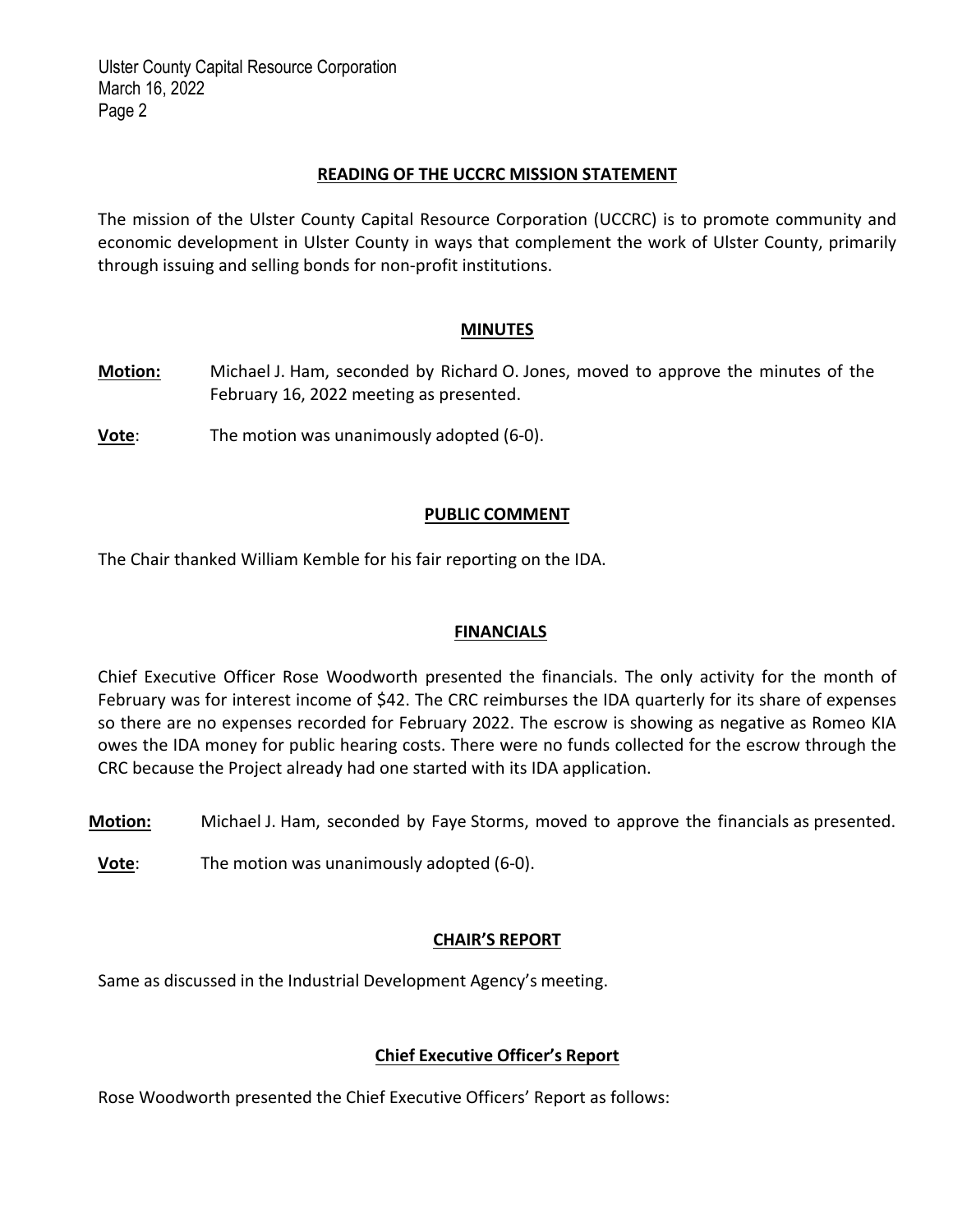A. People's Place ‐ As of March 9, 2022, when the CEO received the first and very simplified monthly report from People's Place since there was not much activity this month, People's Place Executive Director Christine Hein had said…

*"107 cards have been handed out via People's Place. I am waiting on reports from the pantries and agencies who have picked up gift cards. We are still waiting on Hannaford. (They have proven* to be extremely difficult to work with, but a grocer that in prime in a few areas.) We have paid them *and are just waiting for delivery of the gift cards. Ellenville, Highland, New Paltz, Kingston and Saugerties all have the gift cards. Pine Hill, Plattekill, Stone Ridge, Wallkill and Woodstock are waiting for the Hannaford cards. Woodstock, and Stone Ridge will also take Shop Rite but wish to pick up together.*

*People are extremely grateful for the cards, some have even been brought to tears. Areas that have had families receive gift cards to date are: Kingston, Lake Katrine, Mt. Marion, Saugerties, Olivebridge, Shandaken, Woodstock, New Paltz, Kerhonkson."*

On March 10, Christine sent the Corporation an update that she got word that the Hannaford gift cards had finally shipped. As a reminder from what was put in our press release, gift cards can be picked up at the following locations.

- a. Ellenville United Methodist Church Food Pantry (Ellenville)
- b. Family Outreach Food Pantry (Highland)
- c. People's Place (Kingston)
- d. St. Joseph's Food Pantry (New Paltz)
- e. Phoenicia Library Association (Phoenicia)
- f. Pine Hil Library (Pine Hill)
- g. New Day Food Pantry (Plattekill)
- h. Boys & Girls Club (Saugerties)
- i. God Given Bread (Saugerties)
- j. Rondout Valley Food Pantry (Stone Ridge)
- k. Loaves and Fishes Food Pantry (Wallkill)
- l. Good Neighbor Food Pantry (Woodstock)

The CEO expressed her disappointment that Mid‐Hudson News got the origination of the funds used for the gift cards wrong. The funds did not come from the federal government. The CRC was able to use the fees that had been generated from the projects that the Corporation had done through the years. She also took the opportunity to tell the Board that just by the Chair sharing the IDA Facebook post about the gift cards, the Agency had the most traffic and interaction on the post than any other post ever (including the ones that were shared many times over about the PPE grants). Because of the CEO's personal share and Jimmy's share, the post reached 679 people, had 112 engagements, 39 clicks, 19 comments, and 27 reactions. She reminded the Board that each time one of them does something like this, it makes a huge difference in how many people can see the Agency's news. She encouraged them all to share the news that is posted on the Agency's Facebook page to help the public know what they are up to.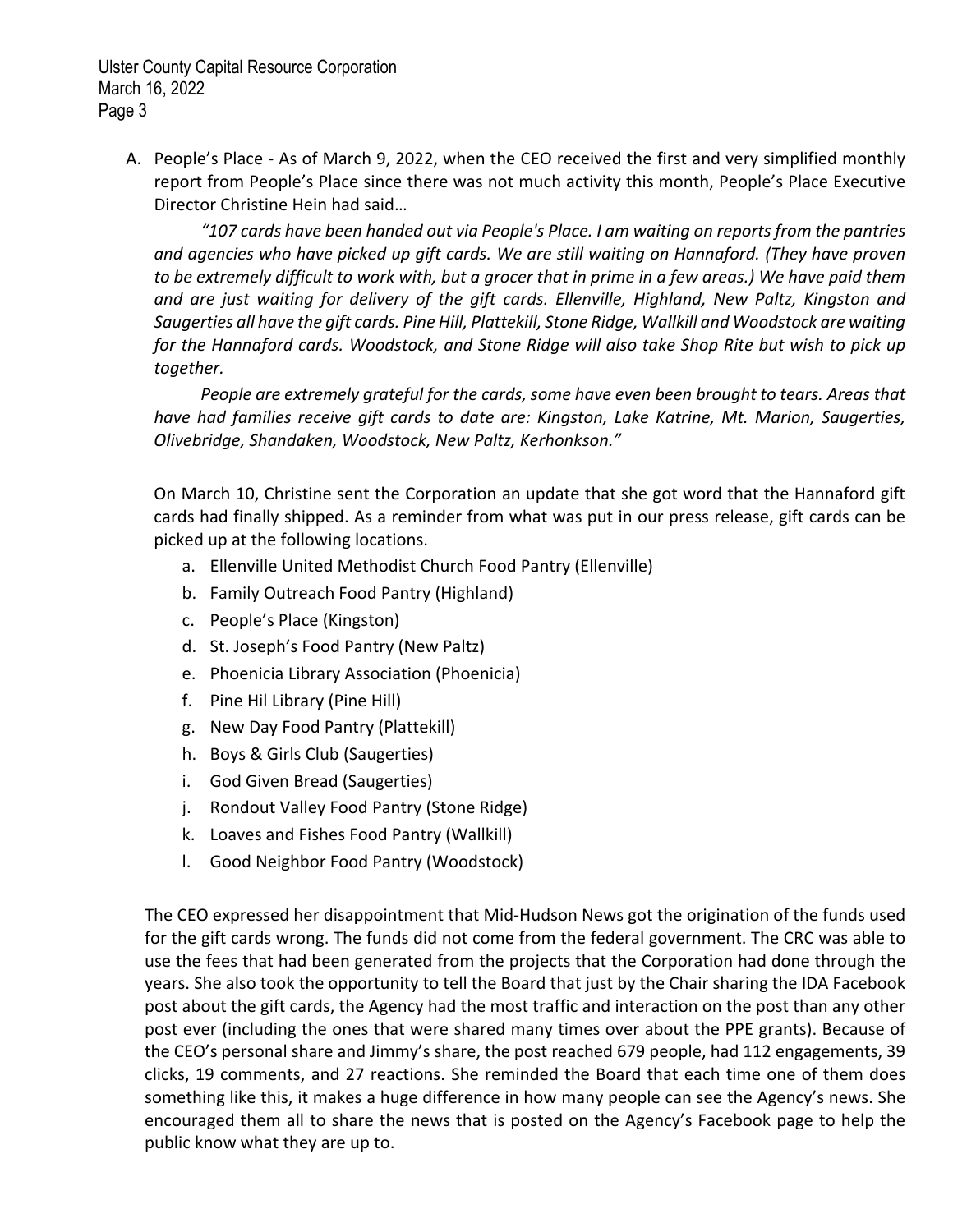- B. The CEO asked the Board to approve the acceptance of the engagement letter for Hodgson Russ for 2022.
- **Motion**: James Malcolm, seconded by Diane Eynon, moved to approve the acceptance of the engagement letter for Hodgson Russ for 2022.
- **Vote**: The motion was unanimously adopted (6-0).

# **COMMITTEE REPORTS**

# **Audit Committee**

Audit Committee Chair Diane Eynon reported on the 2021 Audited Financial Statements as prepared by UHY, LLP. There were no control findings or adjustments needed to be made. The Corporation's total assets were down from \$605,000 in 2020 to \$507,000 in 2021 because of the PPE grants that were issued. The People's Place program did not come out of the 2021 budget even though the Board approved it in 2021 because the contract with People's Place was not made until 2022. Chair James Malcolm asked how much money the Board has plowed back into the Community over the last couple of years between the IDA and the CRC. The CEO estimated that the Board had spent approximately \$440,000 on the two programs that were implemented: PPE grants and the People's Place gift cards.

**Motion**: Michael J. Ham, seconded by Faye Storms, moved to approve the Audit Committee report as presented.

**Vote**: The motion was unanimously adopted (6‐0).

# **Finance Committee**

No report.

# **Governance Committee**

Governance Committee Chair Michael J. Ham presented the Governance Committee report and recommendation as follows:

- A. Resolution Approving Various Policy Changes
	- a. Changes to the Compensation Policy Renaming it and adding a provision that Board members are also responsible for attending two site visits per year.
	- b. Procurement Policy Changes There will be a non-disclosure agreement for all vendors (including subcontractors of those vendors). Additionally, RFPs will be required for contracts